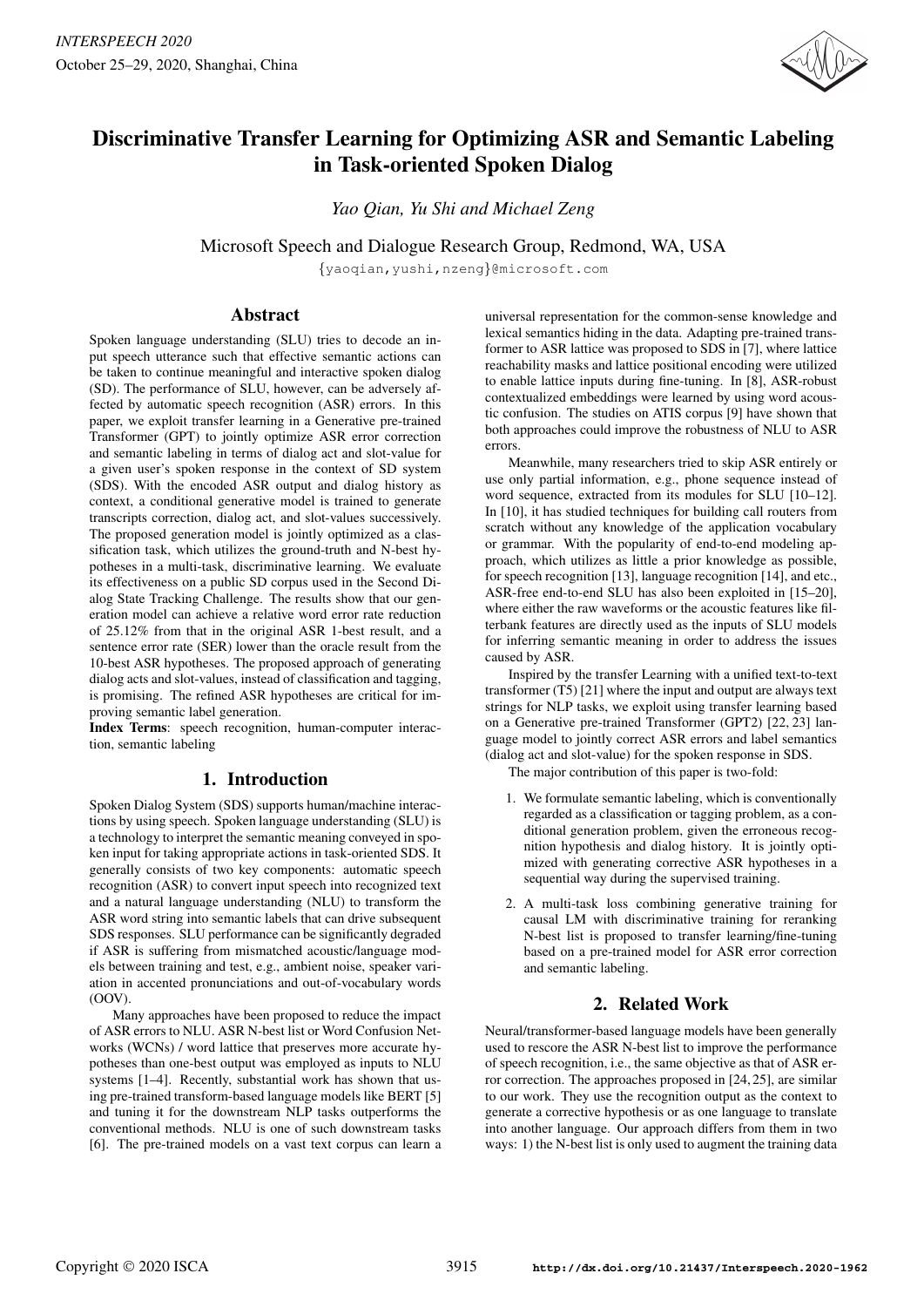size during the model training and not required in the inference stage; 2) ASR output correction is jointly optimized with the downstream semantic labeling task under the context of SDS.

Fine-tuning a pre-trained LM for NLP tasks like intent classification, slot filling, natural language generation, or end-toend task completion have been explored for dialog systems [6, 26–28]. However, most of them aim at processing the user's written responses or spoken responses with human transcriptions. Our work tackles the issue caused by ASR for the semantic labeling in SDS, e.g., correct slot tag but erroneous value made by ASR in a slot- filling task.

The highest relevant work to ours has been presented in [29], where multi-task neural approaches were proposed to contextual modeling for ASR correction and language understanding. Their methods and our approaches are all tested on the same corpus, i.e., DSTC-2 [30]. The significant difference between ours and theirs is that they use a classification model to predict dialog act and an IOB tagging model to tag each token in the utterance for slot-filling, while we employ a generation model to generate all semantic labels. Our approach can predict multiple dialog acts and correct the erroneous values for slots for a given spoken response in the sense of generation.

## 3. Joint ASR Error Correction and Semantic Labeling

Transfer learning for a specific task based on a generative model pre-trained on a diverse corpus usually achieves the better generalizability than the model trained only on task-specific data. Inspired by it, we employ transfer learning to GPT-2 for our tasks. GPT-2, a stacked decoder Transformer, is a generative LM trained on a massive unlabeled text from the web, where multi-head self-attention over the context is used to generate distribution for output sequence. We add two additional modeling heads on the top of GPT-2. One head will be trained with an auto-regressive generation process for generating the corrective ASR hypothesis and semantic label sequentially, while the other head will be discriminatively trained to rerank N-best list from both ASR and NLU.

#### 3.1. Training

We use a weighted sum of multi-tasks losses, i.e., generation task and classification task, in the training stage.

*Generation Task* Given a dialog corpus of turns  $\{(s_1, u_1), ..., (s_K, u_K)\}\$  where  $s_i$  and  $u_i$  represent *i*-th system prompt and user response, respectively. Each  $u_i$ contains words or tokens  $\{w_i^1, ..., w_i^T\}$ , the objective of training a conditional LM is to maximize the log-likelihood over the entire dialog corpus as following,

$$
\mathcal{L}_g = \sum_i \sum_t \log P(w_i^t | w_i^{<}; (s_i, \hat{u}_i), ..., (s_1, u_1); \theta) \quad (1)
$$

where  $u_i$  and  $\hat{u}_i$  are human transcription and recognition outputs for *i*-th user response, respectively.  $w_i^{< t}$  represents all the tokens before  $t$ . Equation 1 can be changed to the following for jointly training with semantic labeling.

$$
\mathcal{L}_{g} = \alpha \sum_{i} \sum_{t} \log P(w_{i}^{t} | w_{i}^{< t}; (s_{i}, \hat{u}_{i}), ..., (s_{1}, u_{1}); \theta) \n+ \beta \sum_{i} \sum_{l} \log P(m_{i}^{l} | m_{i}^{< l}; u_{i}; (s_{i}, \hat{u}_{i}), ..., (s_{1}, u_{1}); \theta)
$$
\n(2)

where  $m_i^l$  is the *l*-th semantic label for *i*-th user response. It can be either dialog act or slot-value.  $\alpha$  and  $\beta$  are the weights for the conditional LM losses of transcriptions and semantic labels. For generation model head training, we shift each input sequence,  $u_i$ , to GPT-2, project the hidden state on word embedding matrix and calculate a conditional LM loss on them with cross-entropy. To minimize a gap between training and inference, i.e., the training of semantic label generation is conditioned on ground truth,  $u_i$ , while ground truth is missing during inference, scheduled sampling proposed in [31] is applied during the training.

*Classification Task* We use  $\{\hat{u}_i^1, ..., \hat{u}_i^N\}$  to indicate multiple input sequences, e.g., N-best hypotheses for  $i$ -th user response. We replace the oracle hypothesis in the N-best list of training data with the ground truth and annotate them with one and other N-1 best hypotheses with zero. The objective of training a discriminative classifier is to distinguish among the various possible classes, i.e., the ground truth can be distinguished from the N-1 best hypotheses in our case,

$$
\mathcal{L}_c = \sum_i \left( \log P(u_i^j | (s_i, \hat{u}_i), ..., (s_1, u_1); \theta) - \frac{1}{N - 1} \sum_{k \neq j} \log P(\hat{u}_i^k | (s_i, \hat{u}_i), ..., (s_1, u_1); \theta) \right)
$$
\n(3)

where  $u_i^j$  is the ground truth and  $\hat{u}_i^k$  is the k-th N-1 best hypotheses. The ground truth and N-1 best hypotheses can also be the concatenation of utterance transcription and semantic labels. For classification model head training, we input every sequence,  $u_i^j$  or  $\hat{u}_i^k$ , into the GPT-2, pass the hidden-state of the last token (the end of sequence token), through a linear layer with one output to get a score and apply a cross-entropy loss to classify correctly ground truth among N input sequences.

#### 3.2. Inference

The weighted sum of multi-tasks losses is employed in the training stage, but only the generation task is used to generate outputs in the inference stage. The classification task also can be applied to rerank N-best list of testing data. However, its performance is more interior than that of generation. A detailed analysis will be given in the next section. A schematic diagram of the inference stage in our approach is illustrated in Figure 1. Given the dialog history and the ASR transcription for the current user response, it encodes the tokens, input types and position, passes through a fine-tuned transformer, and generates corrective transcription, semantic labels or the concatenation of them, which depends on the outputs/goals of the fine-tuned transformer in the training stage.

### 4. Experiments and Results

Our approach to ASR error and semantic labeling is evaluated on the corpus named DSTC-2 [30]. The models are constructed using PyTorch [32] and HuggingFace's Transformers [33].

#### 4.1. Corpus

DSTC-2 was the corpus collected using Amazon Mechanical Turk in the domain of restaurant information and released for the second state tracking challenge. During the data collection phase, the spoken dialog system provided information about the restaurant and the Turkers were asked to find restaurants that matched their preference on the area, price range and food type. The corpus includes 10-best ASR recognition hypotheses for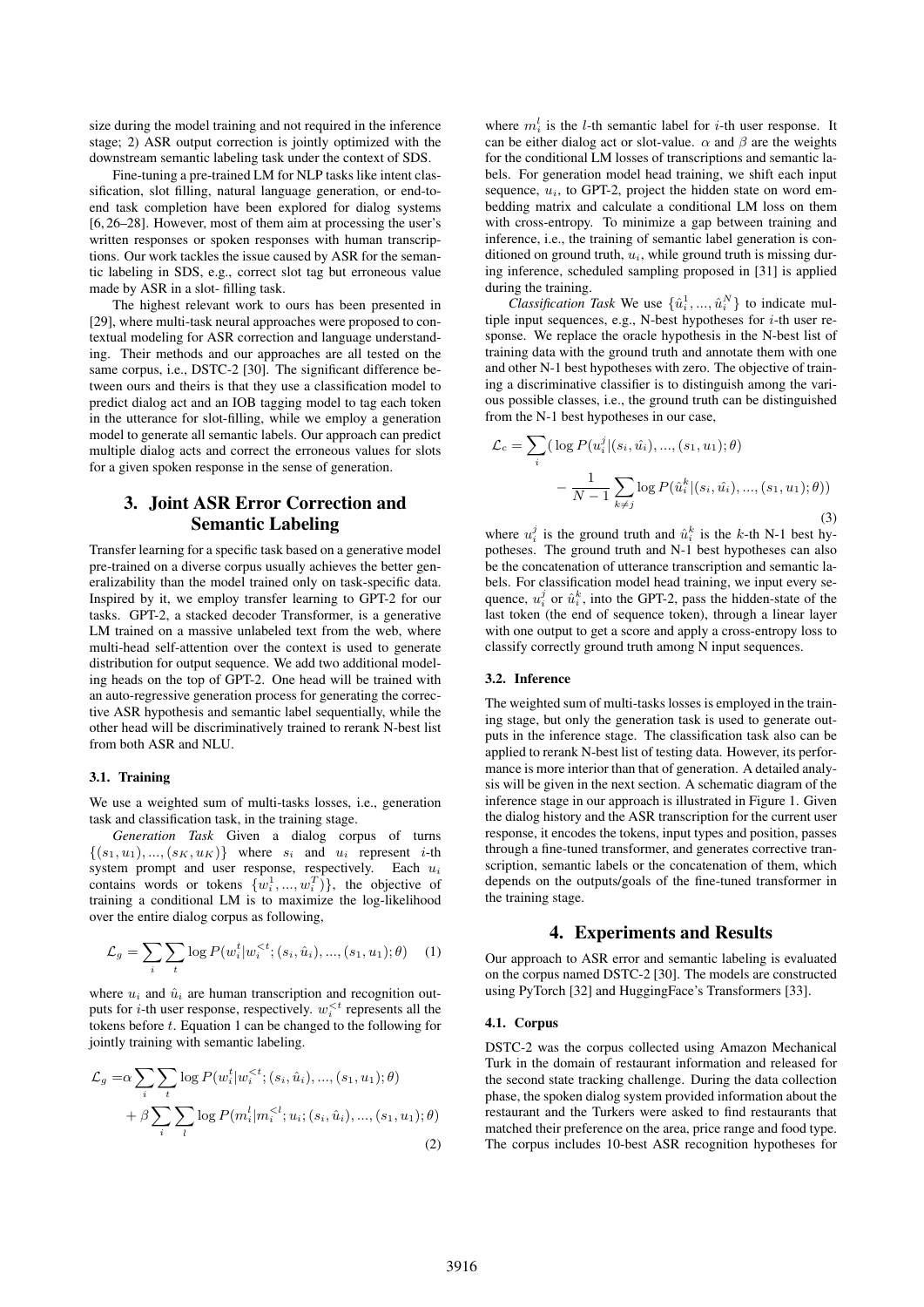

Figure 1: *A schematic diagram of the inference stage in our approach and an example of dialog history, ASR transcription of the current user response, generated corrective transcription and semantic labels.*

each utterance from users instead of audio files. Our goal of this study is the same as in [29], i.e., How to leverage the generative pre-trained transformer-based LM, which employs attention mechanism to consider contextual information, to improve the performance of ASR error correction and semantic labeling, rather than to outperform the state-of-the-art approaches on DSTC-2 corpus. Unlike modifying the original labels for dialog act, converting the slot annotation into IOB tagging format and deleting N-best hypotheses with the transcriptions: "noise", "unintelligible", "silence", "system", "inaudible", and "hello and welcome" in [29], we keep all original labels for slot-value, dialog act and ASR transcription based on the considerations:

- 1. It is not a straight-forward way to convert the slot annotation into IOB format for many cases in DSTC-2 corpus, e.g., for the transcription, "I am looking for a moderately priced restaurant in the south part of town.", the original labels are dialog act: inform, and slot-values: (area = south, pricerange = moderate, type = restaurant, task = find). The slot values: "find" and "moderate" in the above case do not exactly match the words in the transcription.
- 2. To investigate the contributions of contextual turns to the performance of proposed approaches, it is better not to delete any turns. Besides, the ASR transcriptions, e.g., empty, noise, and silence are also quite common in a real scenario of SDS.

In total, there are 11,677 train, 3,934 development, and 9,890 test utterances extracted from 1,612 train, 506 development, and 1, 117 test calls/dialogs used in this study. Please refer to [30] for the detailed annotations of the dialog act and slot-value. An example is shown in Figure 1.

#### 4.2. Experimental Setup

Word error rate (WER) and sentence error rate (SER) were used to evaluate the performance of ASR error correction. The performance metrics for semantic labeling are dialog act accuracy (DA-Acc), slot-value F1 (slot-F1), and sentence-level semantic frame accuracy (Frame-Acc), where the sentence with all correct labels including both dialog act and slot-value is counted as a correct sentence. We use byte-level Byte-Pair-Encoding

[34] for tokenizer and GPT-2 small that consists of 12-layer, 768-hidden, 12-heads with 124M parameters as the pre-trained model for fine-turning to adapt it to our tasks. The preliminary results of transfer learning based on GPT-2 small (124M), GPT-2 medium (355M) and GPT-2 large (774M) for semantic label generation given ground-truth transcription, which are shown in Table 1, indicate that the larger GPT-2 model and the better performance, but it is out of the scope of this article, and the detailed comparison of model size vs performance will be considered as the future work.

We consider 1-best ASR output and N-best list rescoring with transformer-based LM as the baseline of ASR error correction, and the semantic labeling based on 1-best ASR output as the baseline of semantic labeling. Instead of training a transformer-based LM from scratch, we fine-tune GPT-2 (small) LM with the ground-truth (human transcription) of the training data set. To have a fair comparison with our approaches, which consider long contexts, we delimit the dialog history, i.e., the previous system prompts/user responses and the current system prompt, with a special token and concatenate them together as inputs to the LM modeling. The resultant GPT-2 LM is employed to rescore the N-best list of the testing set. For the generation tasks, the training data set is augmented by using the ASR N-best list of training data. There are a total of 114,690 pairs of ASR transcription and human transcription and the corresponding semantic label sequences used in the training stage.

Adam optimizer with weight decay [35] and a schedule with a learning rate that decreases linearly are used to train models. The weight of score interpolation in baseline N-best rescoring, weights for joint generation, weights for multi-tasks losses, the number of epochs, and the starting point of the learning rate for model training are optimized by using the validation/development data set. Top-k sampling that samples from the next-token distribution by keeping only the top k tokens is employed to generate hypotheses in the inference stage.

#### 4.3. Results and Discussion

Table 1 lists the performance on the testing set in terms of WER and SER for ASR error correction and DA-acc, Slot-F1, and Frame-Acc for semantic labeling obtained by using the base-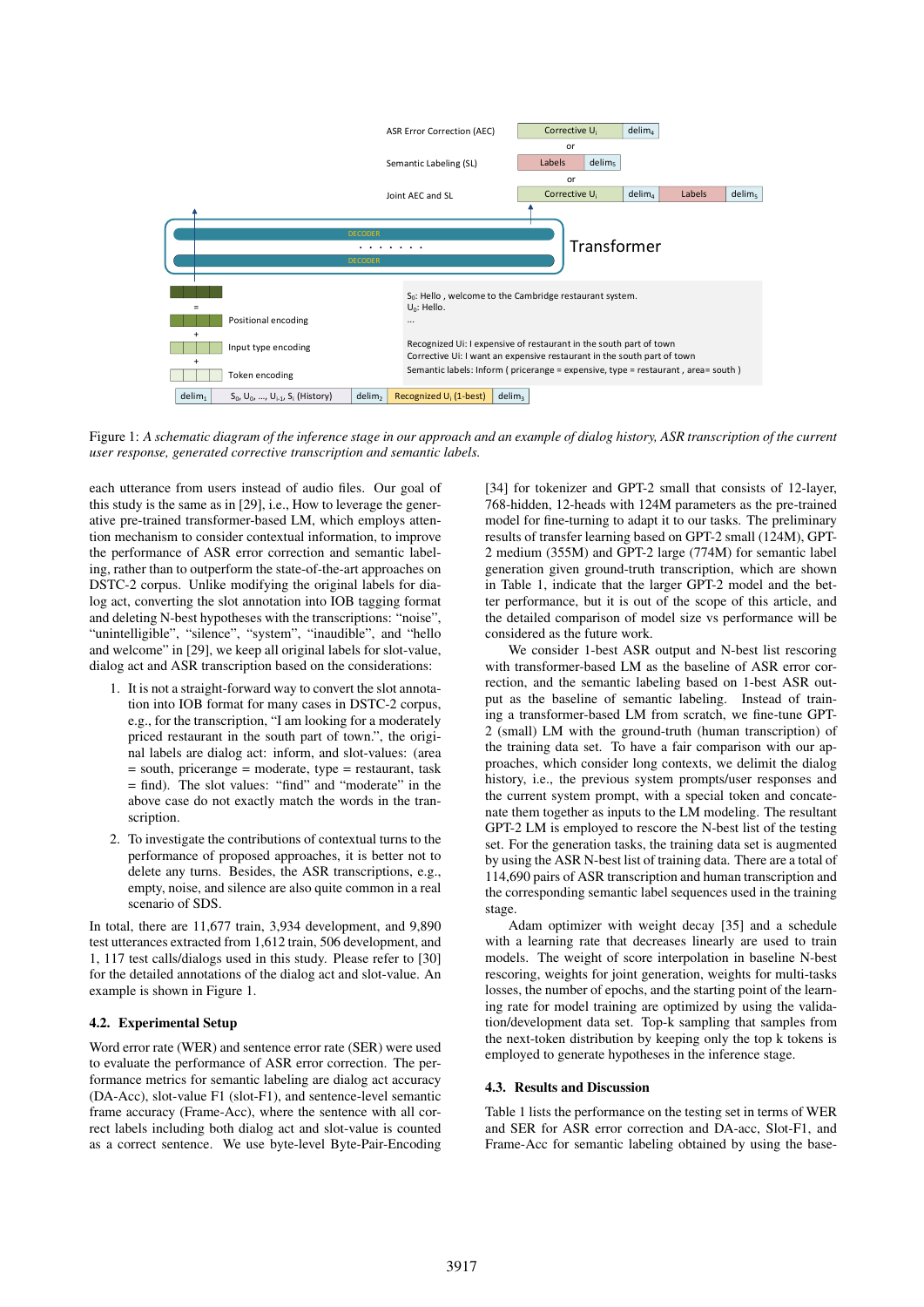| <b>Tasks</b>                                         | <b>Experimental Settings</b>                                                             | <b>WER</b>                      | <b>SER</b>                       | DA-Acc                              | $Slot-F1$                           | Frame-Acc                           |
|------------------------------------------------------|------------------------------------------------------------------------------------------|---------------------------------|----------------------------------|-------------------------------------|-------------------------------------|-------------------------------------|
| Semantic<br>Semantic<br>Semantic                     | ground truth (small/medium/large)<br>1-best<br>oracle (10-best)                          | 32.2<br>21.83                   | 66.47<br>44.98                   | 97.75/98.22/98.64<br>87.20<br>89.26 | 97.63/98.17/98.58<br>83.86<br>86.54 | 94.30/95.91/96.87<br>75.54<br>78.90 |
| <b>ASR</b><br><b>ASR</b><br><b>ASR</b><br><b>ASR</b> | 10-best rescoring<br>10-best reranking<br>generating<br>generating (multi-task learning) | 28.83<br>29.61<br>25.64<br>24.5 | 57.02<br>55.23<br>44.22<br>42.56 |                                     |                                     |                                     |
| Joint<br>Joint                                       | generating<br>generating (multi-task learning)                                           | 24.71<br>24.11                  | 42.90<br>42.21                   | 88.89<br>89.01                      | 83.94<br>84.19                      | 76.74<br>77.25                      |

Table 1: *Performance(%) of different systems*

line and the proposed approaches. The semantic labeling results from ground-truth/human transcriptions and the oracle outputs from ASR N-best lists are also included in Table 1 as the upperbound for the comparisons.

As the performance of the semantic labeling model by using the ground truth as the input shown in Table 1, it can be observed that our approach of using generation model to produce a sequence of semantic labels is very promising, or to be precise, it achieves the DA-acc of 97.75%, the Slot-F1 of 97.63%, and the Frame-acc of 94.30%. Although it is not completely fair to compare our results with those achieved by using a classification model in [29] since the data size and labeling strategies used in the experiments are not exactly the same (They have not released the modified annotations for DSTC-2), a close result indicates that the performance of our approach is on a par with the conventional approach. The same observation shown in [29] is that the performance of the semantic labeling model is significantly degraded if the ASR 1-best hypotheses are used as the inputs to the models.

The baseline that uses fine-tuned GPT LM to rescore N-best list can achieve relative WER reduction of 10.5% for the testing set, i.e., WER is decreased from 32.2% to 28.83%. This result is very close to that of the same approach presented in [29], wherein the relative WER reduction of 10.6% was obtained. We have tried to use the training data to train a conventional statistical LM and an LM with the same architecture of GPT2 from scratch but both observed the poor performance. A ranker trained by using GPT-2 can achieve the relative 8% reduction in WER, which is worse than that of rescoring. We suspect that it is caused by mismatched training and testing data. The ranker, i.e., classification task, was trained by using N-best list of training data wherein the oracle hypotheses were replaced by the human transcription while human transcription is not available for N-best list of testing data. The ranker was used as an auxiliary learning task to aid the generation task. This is why we consider replacing the oracle hypothesis with the ground truth.

The generation model can attain a significant improvement in ASR error correction. It reduces the WER from 32.2% to 25.64%, i.e., a relative WER reduction of 20.4%. By joint optimization with classification task, semantic labeling and both in the training stage, its performance can be further improved in terms of relative WER reduction of 23.91%, 23.30% and 25.12%, respectively. A noticeable result observed is that the 42.21% SER of the generated hypotheses by our approach is lower than the 44.98% SER of oracle hypotheses. These results are superior to those shown in [29]. An example of the hypotheses produced by 1-best ASR, 10-best rescoring, and generating Table 2: *An example of the hypotheses produced by 1-best ASR, 10-best rescoring and generating*

Ground truth: i want to find a moderately priced restaurant and it should be in the west part of town 1-best: i would like moderately priced restaurant you should be in the west part of the cow Re-scoring: i would like a moderately priced restaurant you should be in the west part of the cow Generating: i would like a moderately priced restaurant in the west part of town

is shown in Table 2. It indicates that the generation model can produce a much more meaningful sentence than that of rescoring.

Our approach of multi-task learning for ASR error correction and semantic labeling can improve the performance of semantic labeling as well. Table 1 shows that the model trained by jointly generating transcription and semantic label sequence can improve the DA-Acc from 87.20% to 88.89%, Slot-F1 from 83.86% to 83.94% and Frame-Acc from 75.54% to 76.74% and the model trained by joint generation and classification tasks can further improve DA-Acc, Slot-F1, and Frame-Acc to 89.01%, 84.19%, and 77.25%, respectively. The performance in terms of DA-Acc is close to that of using oracle hypotheses from the N-best list.

We analyze the results produced by our approach and find that our approach has advantages over the conventional approach of IOB tag prediction for semantic labeling, 1) It can produce multiclass naturally, e.g., A label sequence of *ack ()* | *reqalts (food=thai)* for the utterance "okay how about thai food", which contains two acts: "acknowledge" and "requesting for alternative suggestions"; 2) It can also flexibly produce the empty for slot type or slot value, e.g, the labels of *inform (=dontcare)* for the user response "any" to the system prompt "What part of town do you have in mind?". However, it will occasionally produce duplicated slot-values and nonsense labels.

## 5. Conclusions

In this study, transfer learning based on GPT-2 is proposed to correct ASR errors and to improve the corresponding semantic labels in SDS. Experimental results show that our approach is effective in improving the performance of both tasks. In the future, we will generalize the proposed approach to multi-domain SDS corpora and to build a universal model and test it in unseen domains that are short of adequate training data.